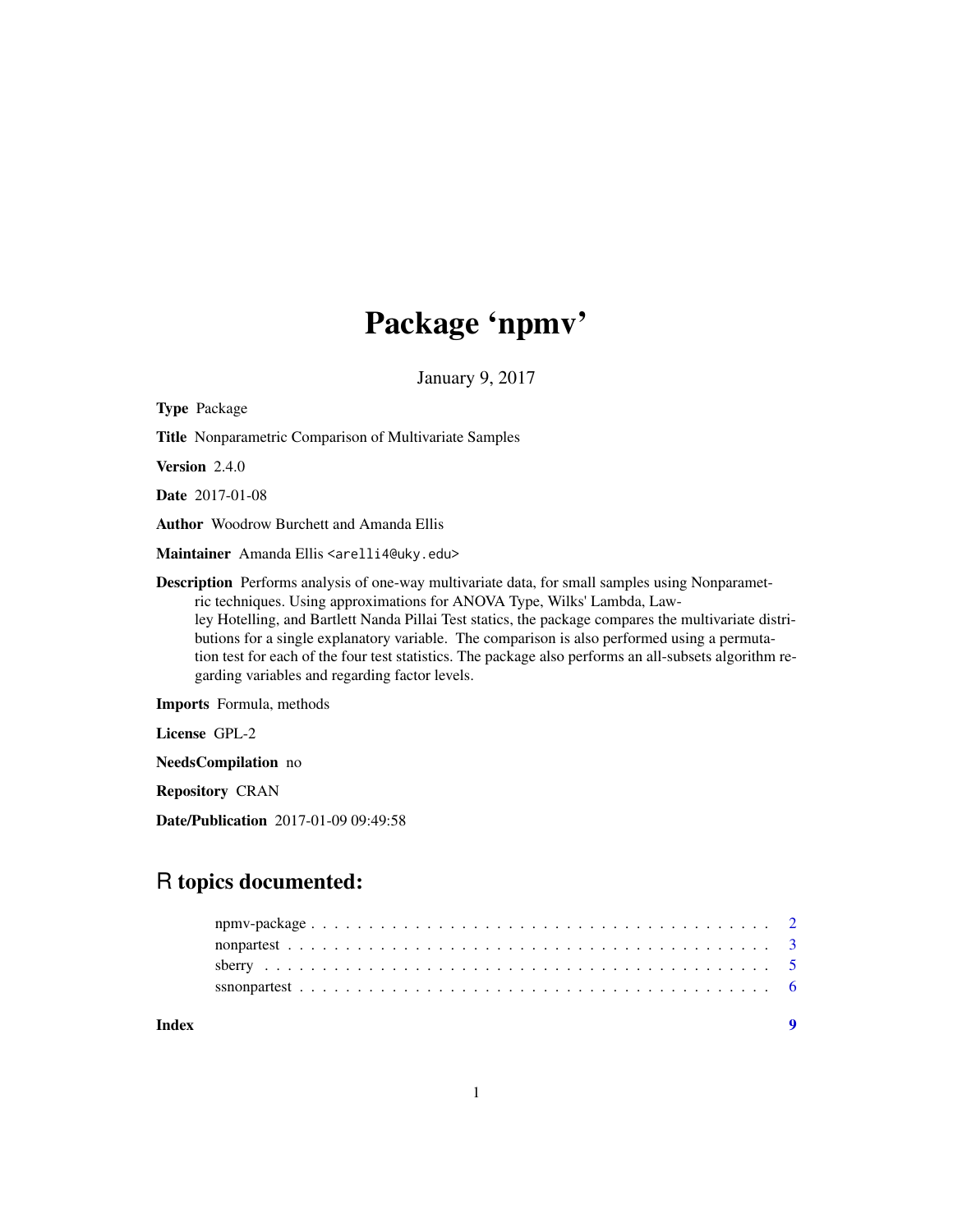<span id="page-1-0"></span>

# Description

Performs analysis of one-way multivariate data using nonparametric techniques developed since 2008. Allows for small samples and ordinal variables, or even mixture of the different variable types ordinal, quantitative, binary. Using F-approximations for ANOVA Type, Wilks' Lambda Type, Lawley Hotelling Type, and Bartlett Nanda Pillai Type test statics, as well as a permutation test for each, the package compares the multivariate distributions of the different samples. Also computes nonparametric relative effects and produces plots.

# Details

| Package: | npmy       |
|----------|------------|
| Type:    | Package    |
| Version: | 2.4        |
| Date:    | 2017-01-08 |
| License: | $GPI - 2$  |

This package provides the R functions nonpartest and ssnonpartest to compute nonparametric test statistics. The function nonpartest computes the global nonparametric test statistics, their permutation test analogs, and calculates nonparametric relative effects. The function ssnonpartest performs an all-subset algorithm to determine which variables cause significant effects, and between which factor levels. See the examples below for some basic uses and look in the help pages for each function for a much more detailed look.

# Warning

The nonparametric methods implemented in the code have been developed for complete data with no missing values.The code automatically produces a warning if there is missing data.

Under certain conditions, the matrices H and G are singular (See literature for explanation of H and G), for example when the number of response variables exceeds the sample size. When this happens, only the ANOVA type statistic can be computed. The code automatically produces a warning if H or G are singular.

# Author(s)

Woodrow Burchett, Amanda Ellis, Arne Bathke

Maintainer: Amanda Ellis <arelli4@uky.edu>

#### References

Arne C. Bathke , Solomon W. Harrar, and Laurence V. Madden. "How to compare small multivariate samples using nonparametric tests," Computational Statistics and Data Analysis 52 (2008)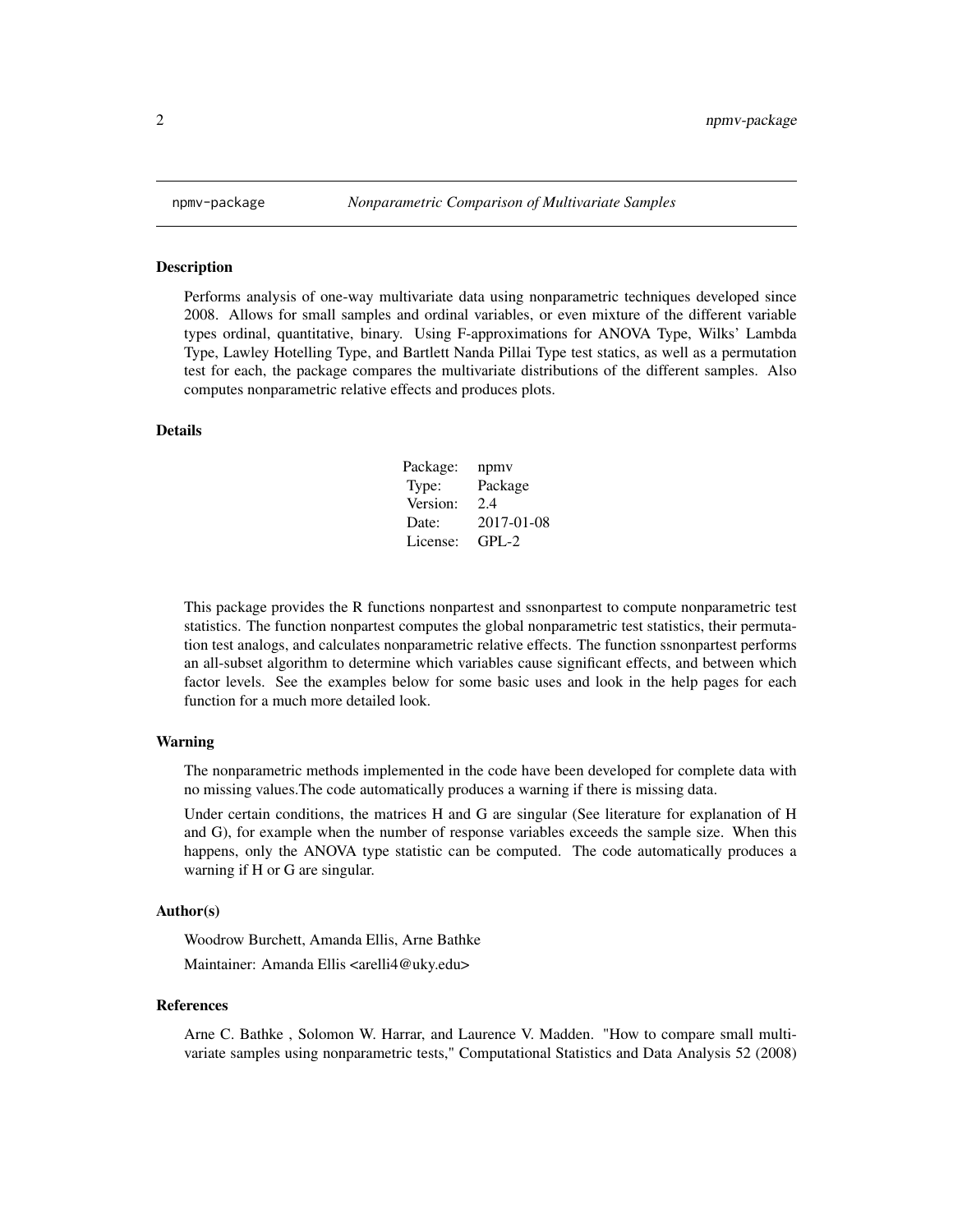# <span id="page-2-0"></span>nonpartest 3

# 4951-4965

Woodrow W. Burchett, Amanda R. Ellis, Solomon W. Harrar, Arne C. Bathke (2017). "Nonparametric Inference for Multivariate Data: The R Package npmv.," Journal of Statistical Software, 76(4), 1-18.

Brunner E, Domhof S, Langer F (2002), Nonparametric Analysis of Longitudinal Data in Factorial Experiments. Wiley, New York.

Chunxu Liu, Arne C. Bathke, Solomon W. Harrar. "A nonparametric version of Wilks' lambda-Asymptotic results and small sample approximations" Statistics and Probability Letters 81 (2011) 1502-1506

Horst, L.E., Locke, J., Krause, C.R., McMahaon, R.W., Madden, L.V., Hoitink, H.A.J., 2005. Suppression of Botrytis blight of Begonia by Trichoderma hamatum 382 in peat and compost-amended potting mixes. Plant Disease 89, 1195-1200.

# Examples

```
data(sberry)
nonpartest(weight|bot|fungi|rating~treatment,sberry,permreps=1000)
ssnonpartest(weight|bot|fungi|rating~treatment,sberry,test=c(1,0,0,0),alpha=.05,
            factors.and.variables=TRUE)
```
nonpartest *Nonparametric Comparison of Multivariate Samples*

# Description

Performs analysis of one-way multivariate data using nonparametric techniques developed since 2008. Allows for small samples and ordinal variables, or even mixture of the different variable types ordinal, quantitative, binary. Using F-approximations for ANOVA Type, Wilks' Lambda Type, Lawley Hotelling Type, and Bartlett Nanda Pillai Type test statics, as well as a permutation test for each, the package compares the multivariate distributions of the different samples. Also computes nonparametric relative effects.

# Usage

```
nonpartest(formula,data,permtest=TRUE,permreps=10000,plots=TRUE,
          tests = c(1,1,1,1), releffects = TRUE, ...)
```
# Arguments

| formula  | an object of class "formula", with a single explanatory variable and multiple<br>response variables (or one that can be coerced to that class). |
|----------|-------------------------------------------------------------------------------------------------------------------------------------------------|
| data     | an object of class "data.frame", containing the variables in the formula.                                                                       |
| permtest | logical. If TRUE the p-values for the permutation test are returned                                                                             |
| permreps | number of replications in permutation test                                                                                                      |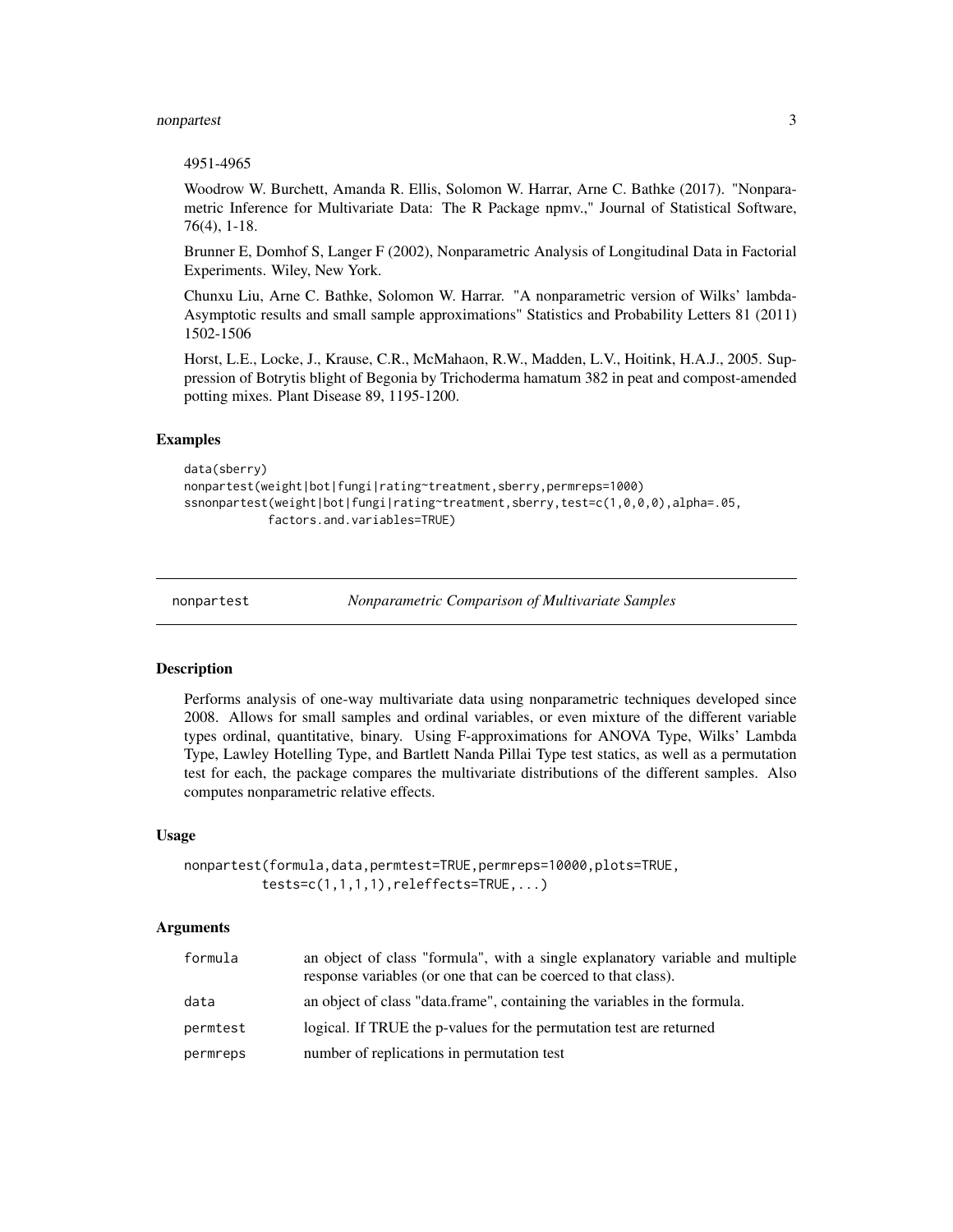| plots      | logical. If TRUE box plots are produced for each response variable versus treat-<br>ment                                                                |
|------------|---------------------------------------------------------------------------------------------------------------------------------------------------------|
| tests      | vector of zeros and ones which specifies which test statistics are to be calculated.<br>A 1 corresponds to the test statistics which are to be returned |
| releffects | logical. If TRUE the relative effects are returned                                                                                                      |
| $\ddotsc$  | Graphical parameters to be passed to the boxplot function.                                                                                              |

# Details

The nonparametric methods implemented in the code have been developed for complete data with no missing values. The code automatically produces a warning if there is missing data.

# Value

Returns a list of 2 data frames if relative effects are turned on, otherwise returns a single data frame. First data frame consist of p-values for test statistics and permutation test (if permutation test is turned on), second data frame consist of relative effects for each response variable.

# Warning

The nonparametric methods implemented in the code have been developed for complete data with no missing values. The code automatically produces a warning if there is missing data.

Under certain conditions, the matrices H and G are singular (See literature for explanation of H and G), for example when the number of response variables exceeds the sample size. When this happens, only the ANOVA type statistic can be computed. The code automatically produces a warning if H or G are singular.

# **Note**

We define (for simplicity, only the formula for the balanced case is given here, the unbalanced case is given in the literature):  $\[H=(1/(a-1))^* \text{sum}_i=1 \text{ and } (\text{Rbar}_i \cdot \text{Rbar}_i \cdot \text{).}) (\text{Rbar}_i \cdot \text{Rbar}_i \cdot \text{.)'} \]$ \[G=(1/(N-1))\*sum\_i=1^a sum\_j=1^n(R\_ij-Rbar\_i.)(R\_ij-Rbar\_i.)'\]

The ANOVA Type statistic is given by:  $\langle T_A = (tr(H)/tr(G)) \rangle$  The distribution of  $T_A$  is approximated by an F distribution with fhat\_1 and fhat\_2 where:  $\left(\frac{\frac{1}{\frac{1}{\frac{C_r}{G^2}}}{\frac{C_r}{G^2}}\right)$  and fhat\_2=  $(a^2)/(a-1)$ sum<sup>2</sup>a\_i=1(1)/(n\_i-1))\* fhat\_1

The Lawley Hotelling Type statistic is given by:  $\left\{U=tr[(a-1)H((N-a)G)^{-1}]\right\}$  Using the McKeon approximation the distribution of U is approximated by a "stretched" F distribution with degrees freedom K and D where:  $\{K=p(a-1) \text{ and } D=4 + (K+2)/(B-1)\}$  and  $\{B = ((N-p-2)(N-a-1))/(N-a-1)\}$  $p)(N-a-p-n))$ 

The Bartlett Nanda Pillai Type statistic is given by:  $\[ \Psi \cdot \Pi_{\{a-1\}} H_{\{a-1\}} + \[ \Lambda - a) G \]^{\Lambda} \]$  McKeon approximated the distribution of  $((V/gamma)/nu_1)/(1-V/gamma)/nu_2)$  using an F distribution with degrees freedom nu\_1 and nu\_2 where:  $\{ \gamma \$  gamma=min(a-1,p)\]  $\{ \gamma \}$  [nu\_1=(p(a-1))/(gamma(N-1))\*[(gamma(N-a+gamma-p)(N-1))/((N-a)(N-p))-2]\] \[ nu\_2=(N-a+gamma-p)/(N)\*[(gamma(N-a+ gamma-p)(N-1))/((N-a)(N-p))-2]\]

The Wilks' Lambda Type Statistic is given by  $\{ \lambda \in \mathbb{C}((N-a)*G \mid N-a)*G+(a-1)*H \} \}$ The F approximation statistic is given by  $\[F_\lambda\lambda_1(t) - \lambda_1(t)]$  (lambda<sup>^1</sup>/t)/(lambda<sup>^1</sup>/t)](df\_2/df\_1)\] where  $\left[\frac{df_1 = p(a-1) \text{ and } df_2 = r t - (p(a-1) - 2)/2\right]$  and  $\left[\frac{r=(N-a)-(p-(a-1)+1)}{2\right]$  If  $\left[\frac{p(a-1)}{2}\right]$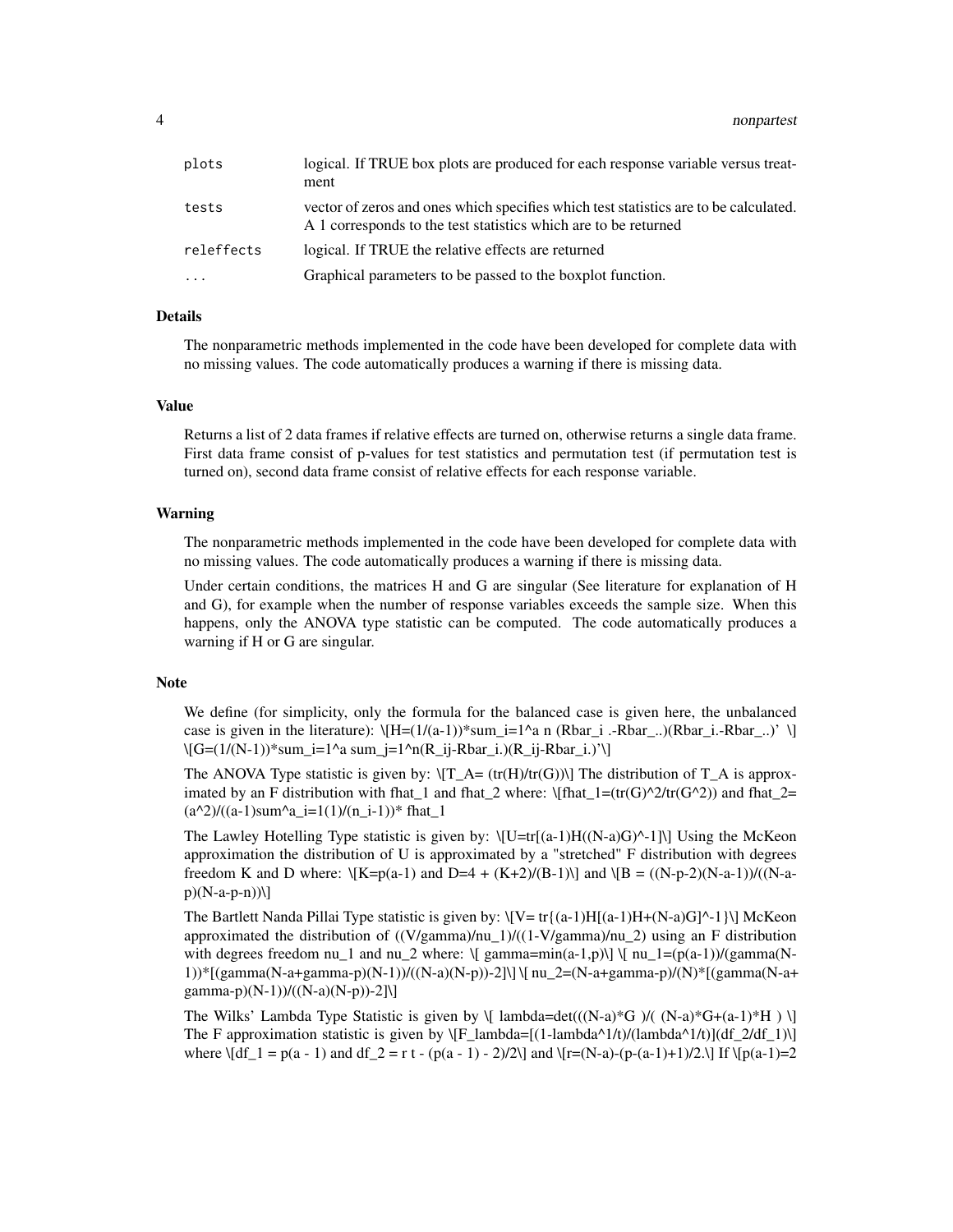# <span id="page-4-0"></span>sberry 50 to 1999 and 2009 and 2009 and 2009 and 2009 and 2009 and 2009 and 2009 and 2009 and 2009 and 2009 and 2009 and 2009 and 2009 and 2009 and 2009 and 2009 and 2009 and 2009 and 2009 and 2009 and 2009 and 2009 and 20

then t=1, else t=sqrt (p^2(a-1)^2-4)/(p^2+(a-1)^2-5) \] Note that regarding the above formula, there is a typo in the article Liu, Bathke, Harrar (2011).

# Author(s)

Woodrow Burchett, Amanda Ellis, Arne Bathke

# References

Arne C. Bathke , Solomon W. Harrar, and Laurence V. Madden. "How to compare small multivariate samples using nonparametric tests," Computational Statistics and Data Analysis 52 (2008) 4951-4965

Brunner E, Domhof S, Langer F (2002), Nonparametric Analysis of Longitudinal Data in Factorial Experiments. Wiley, New York.

Chunxu Liu, Arne C. Bathke, Solomon W. Harrar. "A nonparametric version of Wilks' lambda-Asymptotic results and small sample approximations" Statistics and Probability Letters 81 (2011) 1502-1506

Horst, L.E., Locke, J., Krause, C.R., McMahaon, R.W., Madden, L.V., Hoitink, H.A.J., 2005. Suppression of Botrytis blight of Begonia by Trichoderma hamatum 382 in peat and compost-amended potting mixes. Plant Disease 89, 1195-1200.

# Examples

data(sberry) nonpartest(weight|bot|fungi|rating~treatment,sberry,permreps=1000)

sberry *Strawberry Fungal Data*

# Description

The strawberry data set is a multivariate response data set that gives the measurements of weight, the percent of Botrytis, percent of other fungal species and the rating of symptoms from Phomopsis leaf blight, for 4 plots of strawberries each treated with one of 4 treatments. Three of the treatments were different chemicals, and one control.

# Usage

```
data(sberry)
```
# Format

sberry is a data frame with 16 cases (rows) and 6 variables (columns) named replication, weight, bot, fungi, and rating.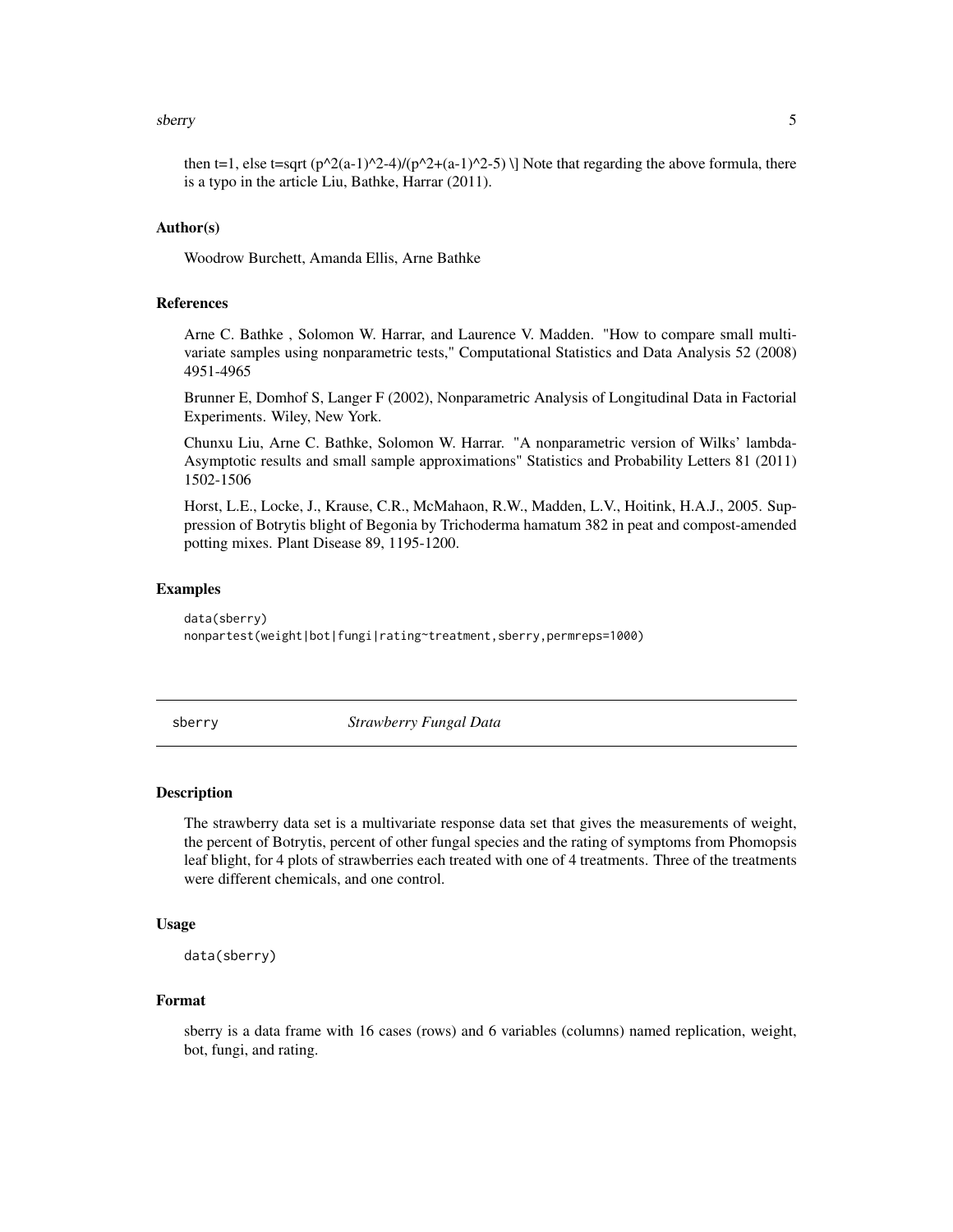Details

A study was conducted in a commercial farm to evaluate the effects of three different fungicides (pesticides) on the control of fruit and foliar diseases of strawberry. A section of a 4-year-old strawberry planting was divided into 16 3-meter long single-row plots, and four treatments were randomly assigned to four plots each: sprayed with Kocide 2000 WG five times; sprayed with Elevate 50 WG plus Switch 62.5 WG four times; sprayed with V-10135 20 WP (experimental fungicide from Valent Corp.) three times; or not sprayed (control). All fruit were harvested and visually evaluated for symptoms of the fungus-caused disease grey mold (also known as Botrytis fruit rot), and symptoms of other fruit rots (caused by various fungal species). Total weight of all harvested fruit was determined. The percent of fruit with symptoms of Botrytis and other species was determined for each plot. Finally, the severity of symptoms on the foliage (leaflets) of Phomopsis leaf blight (another fungal-caused disease) was assessed with a 0-3 ordinal scale, where 0 represents disease free and 3 represents 40% or more of the foliage covered by lesions. Thirty leaflets were measured in each plot, and the median value of these measurements was determined.

# Source

Horst, L.E., Locke, J., Krause, C.R., McMahaon, R.W., Madden, L.V., Hoitink, H.A.J., 2005. Suppression of Botrytis blight of Begonia by Trichoderma hamatum 382 in peat and compost-amended potting mixes. Plant Disease 89, 1195-1200.

# Examples

data(sberry)

ssnonpartest *Nonparametric Comparison of Multivariate Samples Using Subset algorithm*

### Description

Performs detailed analysis of one-way multivariate data using nonparametric techniques developed since 2008. Allows for small samples and ordinal variables, or even mixture of the different variable types ordinal, quantitative, binary. Using F-approximations for ANOVA Type, Wilks' Lambda Type, Lawley Hotelling Type, and Bartlett Nanda Pillai Type test statics. The function compares the multivariate distributions of the different samples using a subset algorithm to determine which of the variables cause significant results, and which factor levels differ significantly from one another. The algorithm follows the closed multiple testing principle for factor levels, and adjusts p-values for subset testing of variables. In both cases, the global alpha-level is maintained at the prespecified level. When testing which subsets of factor levels produce significant results, the closure principle (Marcus, Peritz, Gabriel 1976, Sonnemann 2008) can be applied since the family of hypotheses is closed under intersections. When testing variables, the family of hypotheses is not closed under intersection. Therefore, in order to control the global (maximum overall) type I error rate, the following procedure is carried out: the global test involving all p variables is conducted at level alpha. At the steps where subsets of  $q < p$  variables are tested (first  $q = p-1$ , then  $q = p-2$ , etc. until q=1), the alpha-level is adjusted by factor (p choose q).

<span id="page-5-0"></span>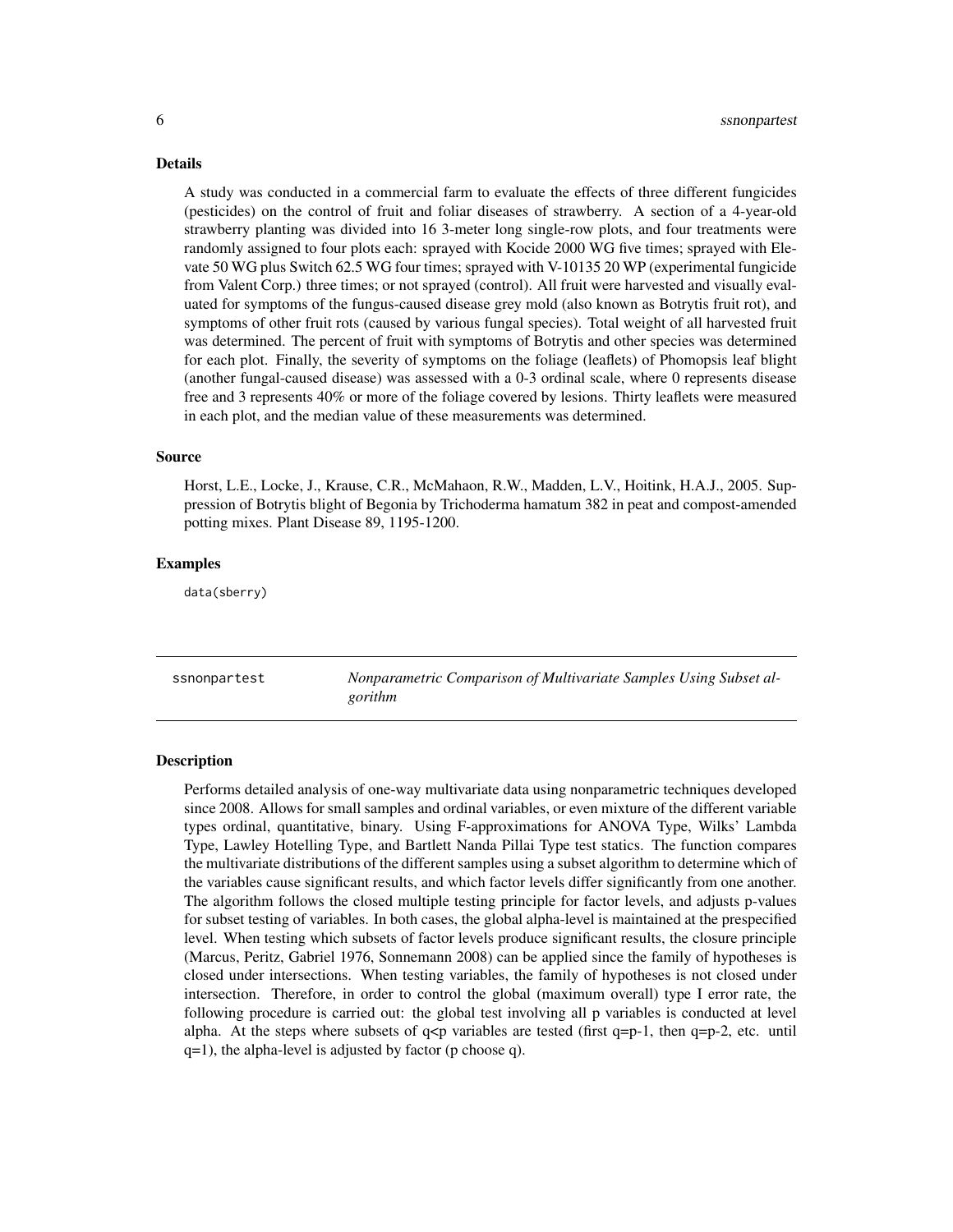# ssnonpartest 7

# Usage

ssnonpartest(formula,data,alpha=.05,test=c(0,0,0,1),factors.and.variables=FALSE)

# Arguments

| formula               | an object of class "formula", with a single explanatory variable and multiple<br>response variables (or one that can be coerced to that class).                                                                                                                                                                                                                                                                                                                |  |  |
|-----------------------|----------------------------------------------------------------------------------------------------------------------------------------------------------------------------------------------------------------------------------------------------------------------------------------------------------------------------------------------------------------------------------------------------------------------------------------------------------------|--|--|
| data                  | an object of class "data.frame", containing the variables in the formula.                                                                                                                                                                                                                                                                                                                                                                                      |  |  |
| alpha                 | numerical. Gives the global level of significance at which hypothesis test are to<br>be performed.                                                                                                                                                                                                                                                                                                                                                             |  |  |
| test                  | vector of zeros and ones which specifies which test statistic is to be calculated.<br>A 1 corresponds to the test statistic which is to be returned. Only one test statis-<br>tic can be specified. Default is for Wilks' Lambda type statistic to be calculated.<br>The order of the test statistics is: ANOVA type, Lawley Hotelling type (McK-<br>eon's F approximation), Bartlett-Nanda-Pillai type (Muller's F approximation),<br>and Wilks' Lambda type. |  |  |
| factors.and.variables |                                                                                                                                                                                                                                                                                                                                                                                                                                                                |  |  |
|                       | logical. If TRUE subset algorithm is ran both by factor levels and by variable.<br>Default is FALSE.                                                                                                                                                                                                                                                                                                                                                           |  |  |

# Details

The nonparametric methods implemented in the code have been developed for complete data with no missing values. The code automatically produces a warning if there is missing data.

# Value

Returns the subsections which are significant.

# Warning

The nonparametric methods implemented in the code have been developed for complete data with no missing values. The code automatically produces a warning if there is missing data.

Under certain conditions, the matrices H and G are singular (See literature for explanation of H and G), for example when the number of response variables exceeds the sample size. When this happens, only the ANOVA type statistic can be computed. The code automatically produces a warning if H or G are singular.

# Note

We define (for simplicity, only the formula for the balanced case is given here, the unbalanced case is given in the literature):  $\left[\frac{H=(1/(a-1))}{{\rm sum}_i}=1^a$  n (Rbar\_i .-Rbar\_..)(Rbar\_i.-Rbar\_..)' \] \[G=(1/(N-1))\*sum\_i=1^a sum\_j=1^n(R\_ij-Rbar\_i.)(R\_ij-Rbar\_i.)'\]

The ANOVA Type statistic is given by:  $\T_{A} = (tr(H)/tr(G))$  The distribution of  $T_A$  is approximated by an F distribution with fhat\_1 and fhat\_2 where:  $\left(\frac{fhat_1}{2}ttr(G^2)/tr(G^2)\right)$  and fhat\_2=  $(a^2)/(a-1)$ sum<sup>2</sup>a\_i=1(1)/(n\_i-1))\* fhat\_1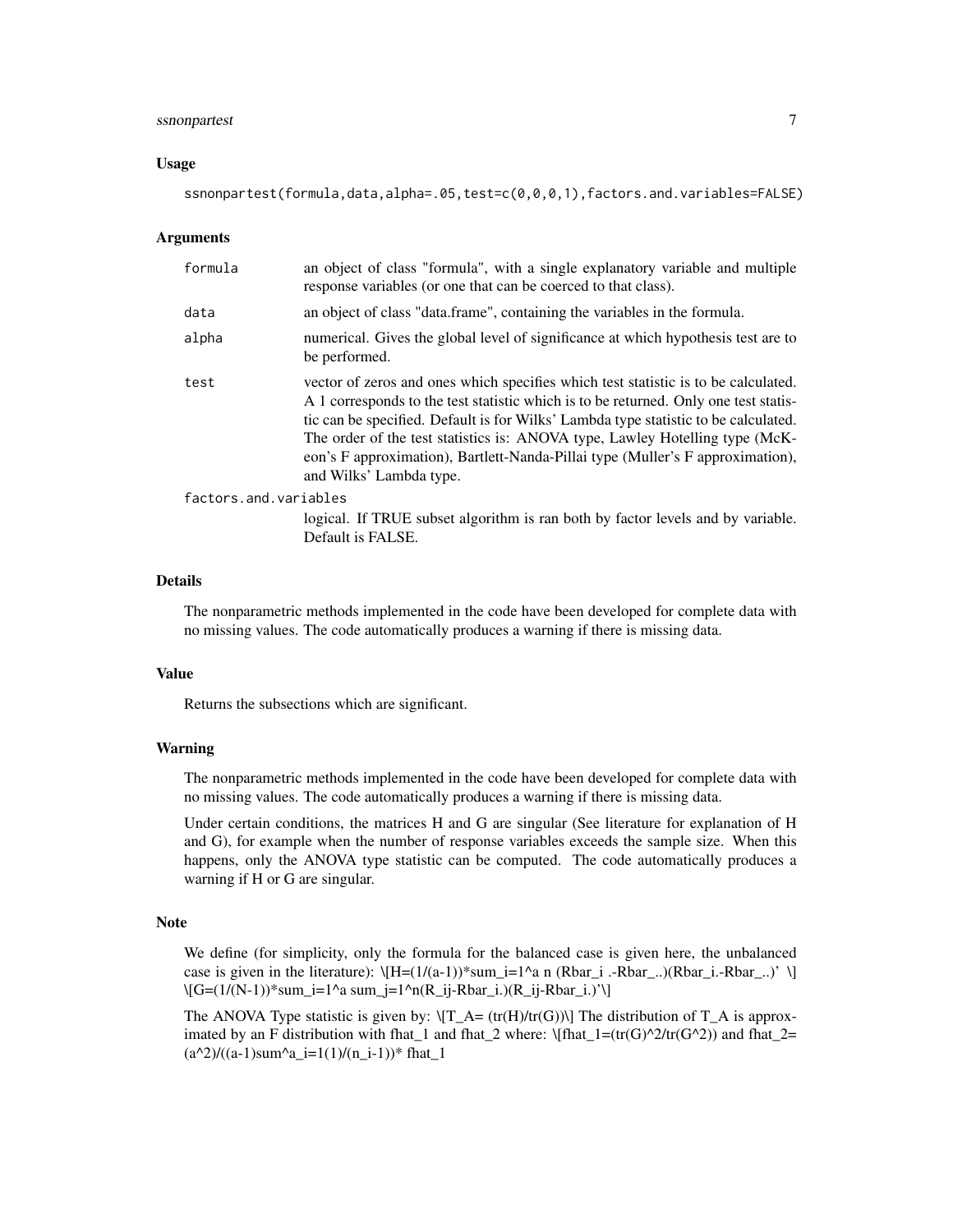The Lawley Hotelling Type statistic is given by:  $\left\langle \left[U=tr\right][(a-1)H((N-a)G)^{2}] \right\rangle$  Using the McKeon approximation the distribution of U is approximated by a "stretched" F distribution with degrees freedom K and D where:  $\{K=p(a-1) \text{ and } D=4 + (K+2)/(B-1)\}$  and  $\{B = ((N-p-2)(N-a-1))/(N-a-1)\}$  $p)(N-a-p-n)$ 

The Bartlett Nanda Pillai Type statistic is given by:  $\[ \nabla = \text{tr}\{a-1\}H[(a-1)H+(N-a)G]^{\wedge} -1 \} \]$  McKeon approximated the distribution of  $((V/gamma)/nu_1)/(1-V/gamma)/nu_2)$  using an F distribution with degrees freedom nu\_1 and nu\_2 where:  $\[\$  gamma=min(a-1,p)\]  $\[\$ nu\_1=(p(a-1))/(gamma(N-1))\*[(gamma(N-a+gamma-p)(N-1))/((N-a)(N-p))-2]\] \[ nu\_2=(N-a+gamma-p)/(N)\*[(gamma(N-a+ gamma-p)(N-1))/((N-a)(N-p))-2]\]

The Wilks' Lambda Type Statistic is given by  $\[\{\text{lambda}=det(((N-a)*G)/(N-a)*G+(a-1)*H)\]\}]$ The F approximation statistic is given by  $\[F_\text{lambda} = [(1-\lambda^2/t)/(1-\lambda^2)/(\lambda^2/t)]$ where  $\left| \frac{df_1}{d} \right| = p(a - 1)$  and  $df_2 = r t - (p(a - 1) - 2)/2\$  and  $\left| \frac{r}{(n-a)-(p-(a-1)+1)/2}\right|$  If  $\left| \frac{p(a-1)-2}{(a-1)+(p-a-1)}\right|$ then t=1, else t=sqrt (p^2(a-1)^2-4)/(p^2+(a-1)^2-5) \] Note that regarding the above formula, there is a typo in the article Liu, Bathke, Harrar (2011).

# Author(s)

Woodrow Burchett, Amanda Ellis, Arne Bathke

# References

Bathke AC, Harrar SW, Madden LV (2008). How to compare small multivariate samples using nonparametric tests. Computational Statistics and Data Analysis 52, 4951-4965

Brunner E, Domhof S, Langer F (2002). Nonparametric Analysis of Longitudinal Data in Factorial Experiments. Wiley, New York.

Liu C, Bathke AC, Harrar SW (2011). A nonparametric version of Wilks' lambda - Asymptotic results and small sample approximations. Statistics and Probability Letters 81, 1502-1506

Horst LE, Locke J, Krause CR, McMahaon RW, Madden LV, Hoitink HAJ (2005). Suppression of Botrytis blight of Begonia by Trichoderma hamatum 382 in peat and compost-amended potting mixes. Plant Disease 89, 1195-1200.

Marcus R, Peritz E, Gabriel KR (1976). On closed test procedures with special reference to ordered analysis of variance. Biometrika 63(3), 655-660.

Sonnemann E (2008). General solutions to multiple testing problems. Translation of "Sonnemann E (1982). Allgemeine Losungen multipler Testprobleme. EDV in Medizin und Biologie 13(4), 120-128". Biometrical Journal 50, 641-656.

# Examples

```
data(sberry)
ssnonpartest(weight|bot|fungi|rating~treatment,sberry,test=c(1,0,0,0),alpha=.05,
           factors.and.variables=TRUE)
```